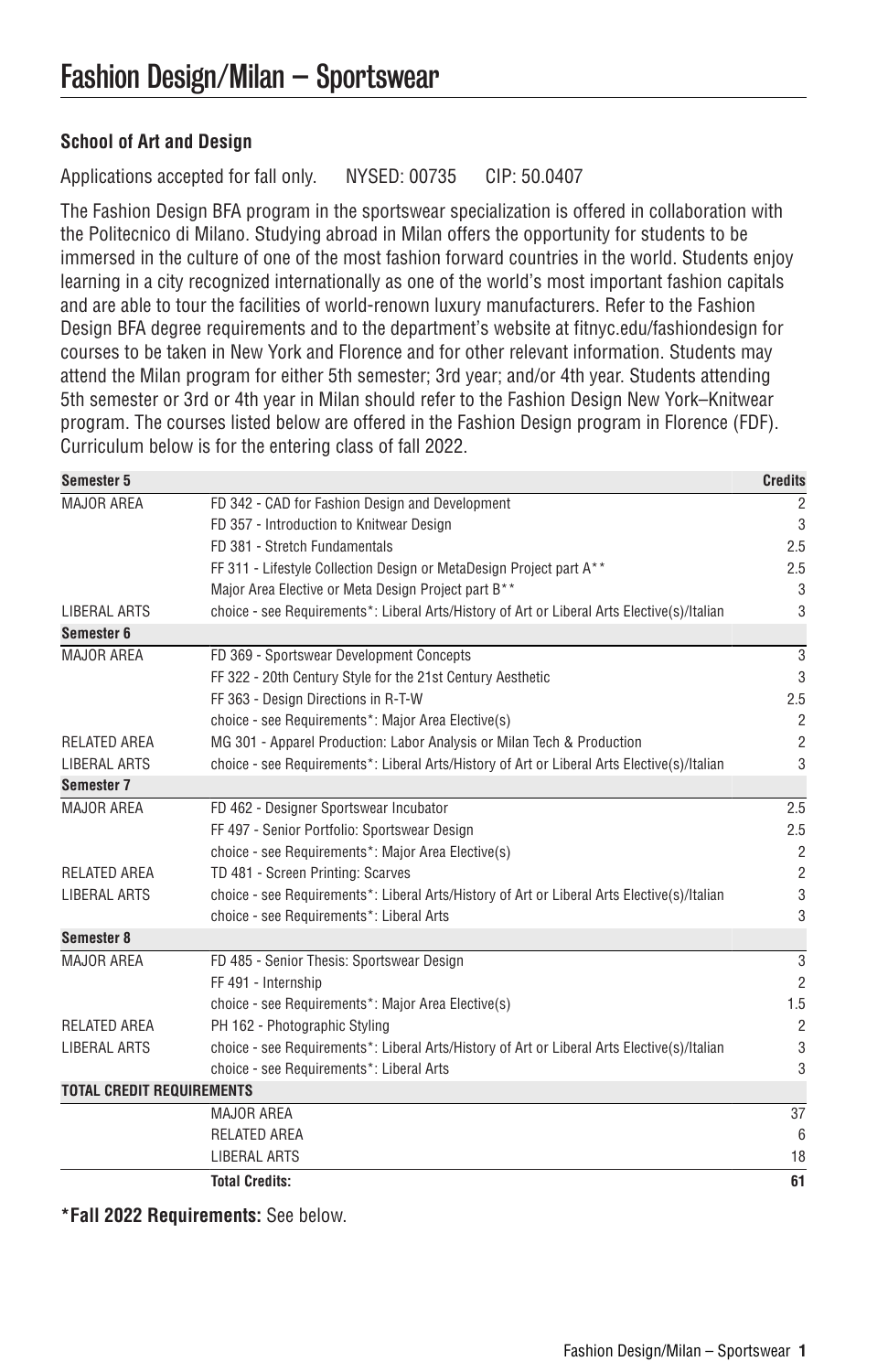## **Liberal Arts: 18 credits**

- **History of Art: 6 credits.** CHOICE of one (1) HA course that meets General Education Other World Civilizations requirement (G9) and one (1) additional HA course. See the full list of Art/ Design History courses under [HA: History of Art and Civilization](http://catalog.fitnyc.edu/undergraduate/courses/ha/)
- **Foreign Language: 6 credits.** Two semesters of the same foreign language, one of which must meet General Education Foreign Language requirement (G8)

**Liberal Arts Elective(s): 6 credits.** Select Liberal Arts courses from the following subject areas: [CH](https://catalog.fitnyc.edu/undergraduate/courses/ch/) (Chinese); [EN](https://catalog.fitnyc.edu/undergraduate/courses/en/) (English); [FI](https://catalog.fitnyc.edu/undergraduate/courses/fi/) (Film and Media Studies); [FR](https://catalog.fitnyc.edu/undergraduate/courses/fr/) (French); [HA](https://catalog.fitnyc.edu/undergraduate/courses/ha/) (History of Art); [HE](https://catalog.fitnyc.edu/undergraduate/courses/he/) (Health Education) HE 201, HE 301; [IT](https://catalog.fitnyc.edu/undergraduate/courses/it/) (Italian); [JA](https://catalog.fitnyc.edu/undergraduate/courses/ja/) (Japanese); [MU](https://catalog.fitnyc.edu/undergraduate/courses/mu/) (Music); [HI](https://catalog.fitnyc.edu/undergraduate/courses/hi/) (History); [MA](https://catalog.fitnyc.edu/undergraduate/courses/ma/) (Math); [MC](https://catalog.fitnyc.edu/undergraduate/courses/mc/) (Modern Languages and Cultures); [PE](https://catalog.fitnyc.edu/undergraduate/courses/pe/) (Physical Education and Dance) PE 215, PE 216, PE 217; [PL](https://catalog.fitnyc.edu/undergraduate/courses/pl/) (Philosophy); [PO](https://catalog.fitnyc.edu/undergraduate/courses/po/) (Portuguese); [SC](https://catalog.fitnyc.edu/undergraduate/courses/sc/) (Science); [SP](https://catalog.fitnyc.edu/undergraduate/courses/sp/) (Spanish); and [SS](https://catalog.fitnyc.edu/undergraduate/courses/ss/) (Social Sciences).

**Major Area Elective(s): 5.5 credits.** CHOICE of FD 341, FD 343, FD 386, FD 475, or FF 323

**\*\*MetaDesign Project parts A and B: 5.5 credits.** The Meta Design Studio course at FIT in Milan addresses the learning outcomes vital for creative fashion design collection building and merchandising a successful brand/product mix for a targeted customer group. It is taught as a true international exchange of design ideas with participation by students from FIT in Milan, the Politecnico di Milano, and Erasmus. Students conduct research independently on the brief, then must critically defend their ideas, edit, create cohesion, compile, and present their original multiple product collection in a global collaborative team setting.

**\*\*\*Milan Tech & Production: 2 credits.** This course may be used as a substitute for MG 301

**NOTE:** The assortment of Major Area Elective and Related Area Elective courses available and offered during a given semester is subject to change. All courses will not be available or offered each semester. The list of course options may evolve over time; contact the Fashion Design Department for details.

FIT in Milan reserves the right to modify the order of course offerings, or which courses are offered in Milan.